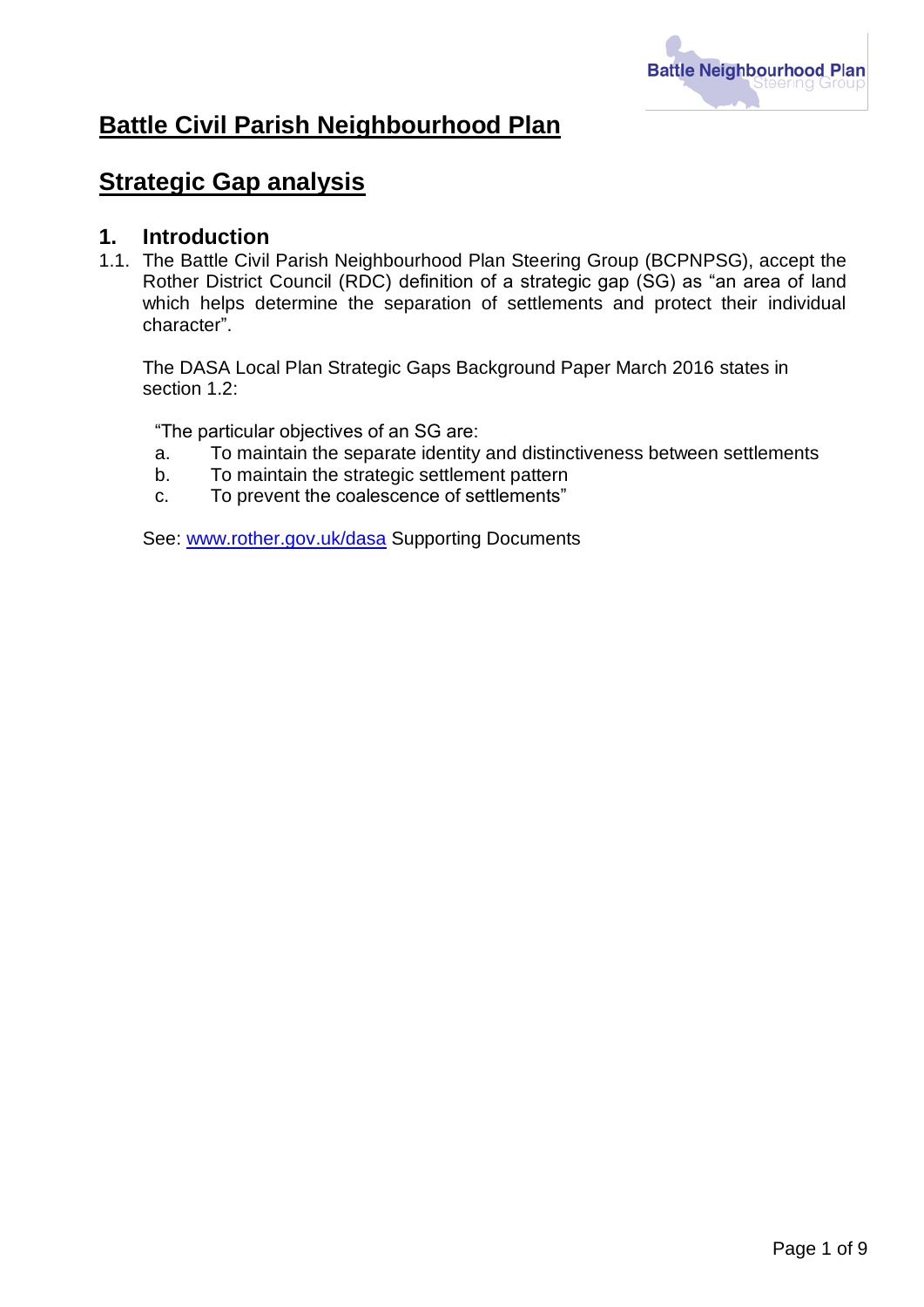1.2. The preliminary Neighbourhood Plan public consultation held in April 2017 had displays which informed the residents of the intentions of RDC to amend the strategic gap between Hastings and Battle. They were informed that RDC are proposing the removal of the SG south west of Battle in the area bounded by the railway line, the Hastings Road, Telham Lane and Forewood Lane. See the vertical shaded purple area on Map 1.



Map 1: Extract from DASA Local Plan Strategic Gaps Background Paper March 2016, page 67

1.3. The BCPNPSG have carefully considered which SG areas should be designated in order to achieve the objectives described in Section 1.1 and have taken account of the DASA proposals.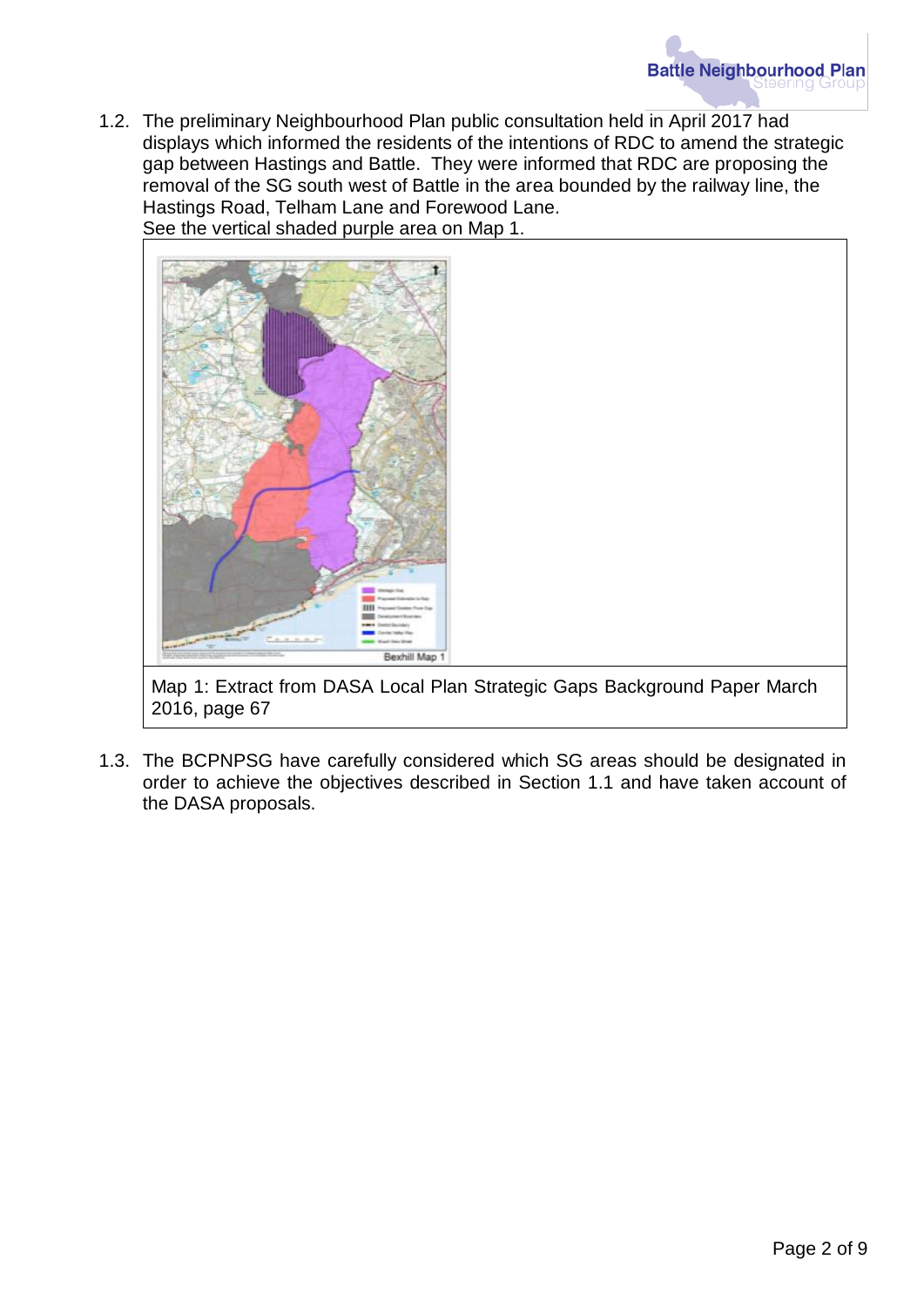### **2. SG to the south-east of the Battle Civil Parish (CP)**

2.1. The yellow area in Map 2 indicates the area of DASA proposed SG removal, while the blue area indicates the retained SG within the Battle Civil Parish boundary.



- 2.2. The RDC argument is that: "This landscape is typical of the High Weald AONB and is clearly countryside outside the development area and therefore protected by countryside and AONB policies. It is recommended that the western boundary of the SG is reviewed to follow an alignment along Forewood Lane as this would not compromise the effectiveness of the gap between Battle and Hastings". (DASA Local Plan Strategic Gaps Background Paper March 2016, section 12.5 page 27)
- 2.3. The BCPNPSG were not initially convinced this would provide adequate protection from Hastings overspill. Residents were asked to use the feedback forms to give their views on this and the avoidance of ribbon development towards surrounding villages.
- 2.4. The questions posed on the consultation held in April 2017 feedback form and responses are shown here:

2a. The distinct identities of Battle Town and the surrounding village communities should be protected by strategic gaps or wedges which would prevent further ribbon development between them?

**Yes=192; No=2; No response=55**

2b. The distinct identity of Battle Civil Parish should be protected from urban sprawl towards Hastings?

**Yes=191; No=4; No response=54**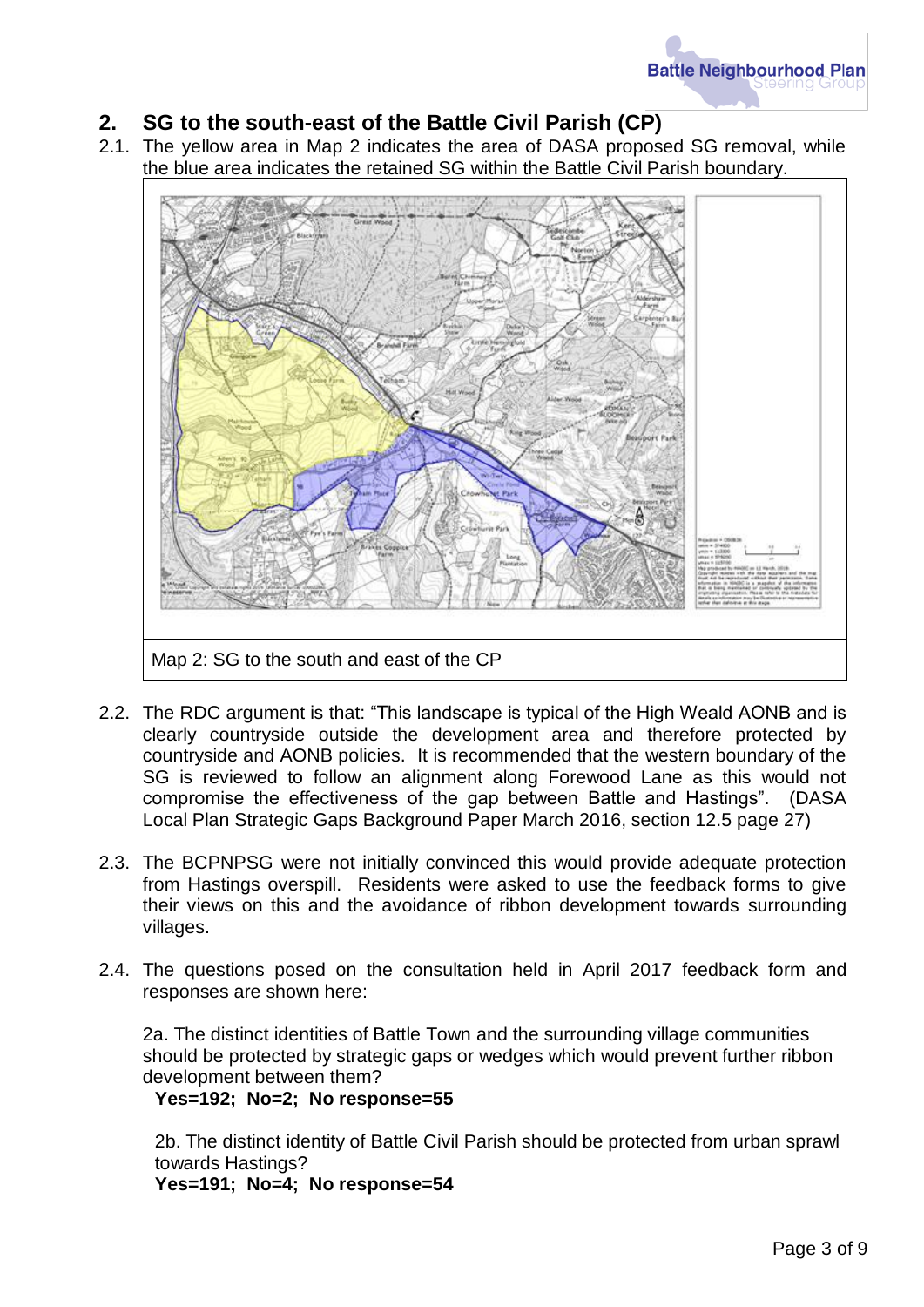

#### **3. Re-examination of the south-east of the CP**

3.1. It is clear from the sample above that there is support for the concept of a strategic gaps being used to meet the SG objectives. The Steering Group re-examined the RDC proposal to remove a section of the SG shown in Map 2 and decided that the remaining SG offers sufficient protection from the sprawl of Hastings but that it did not offer adequate protection from ribbon development between Battle and Crowhurst and Battle and other surrounding villages. The Battle-Hastings SG should only be amended if protection against ribbon development between Battle and Crowhust is provided as shown in Map 3.



The shaded purple area in Map 3 includes the Telham recreation ground which, along with the surrounding land, should be maintained without development to retain the separate character of Telham. There is already almost continuous ribbon development on the south side of the A2100 but there are gaps on the north side. These should be protected by designation as a SG. These no build areas shown in this document would also prohibit the use of existing roadways and tracks or the building of new access roads to land beyond that in the shaded areas.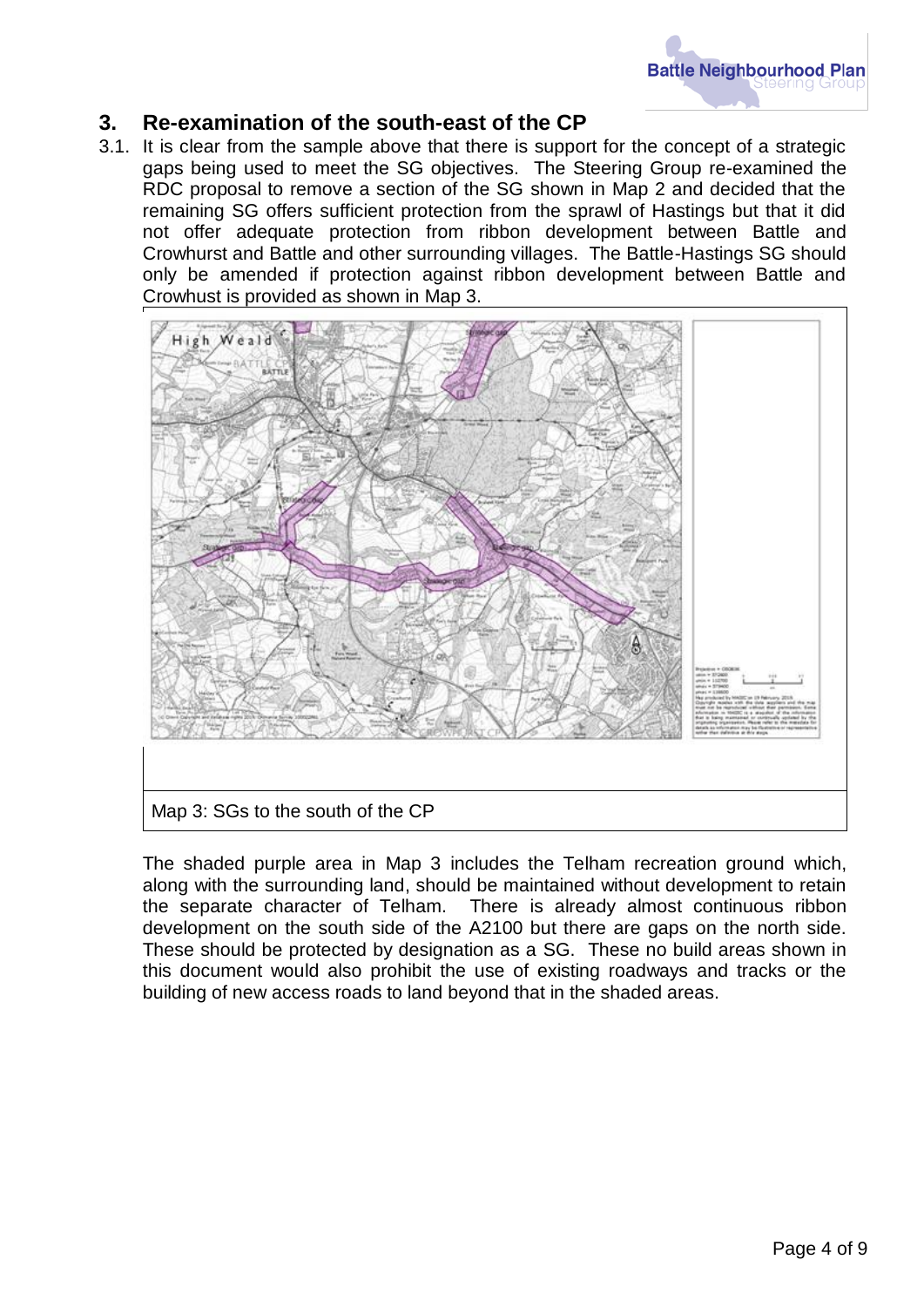

### **4. SGs for the whole CP**

4.1. In addition to the amended SG shown in Map 3, further protections are needed to maintain the separate identities of surrounding villages and Battle.



The original DASA derived SGs and the following new and amended maps assume the SGs now defined are not only no-build-areas in their own right but also do not offer the potential for an access road across the SGs to more remote building sites. This definition will offer further security from urban sprawl to/from neighbouring villages.

### **5. SG Battle-Whatlington detail**

5.1. Area either side of Whatlington Road from Oakhurst Road to the CP boundary.

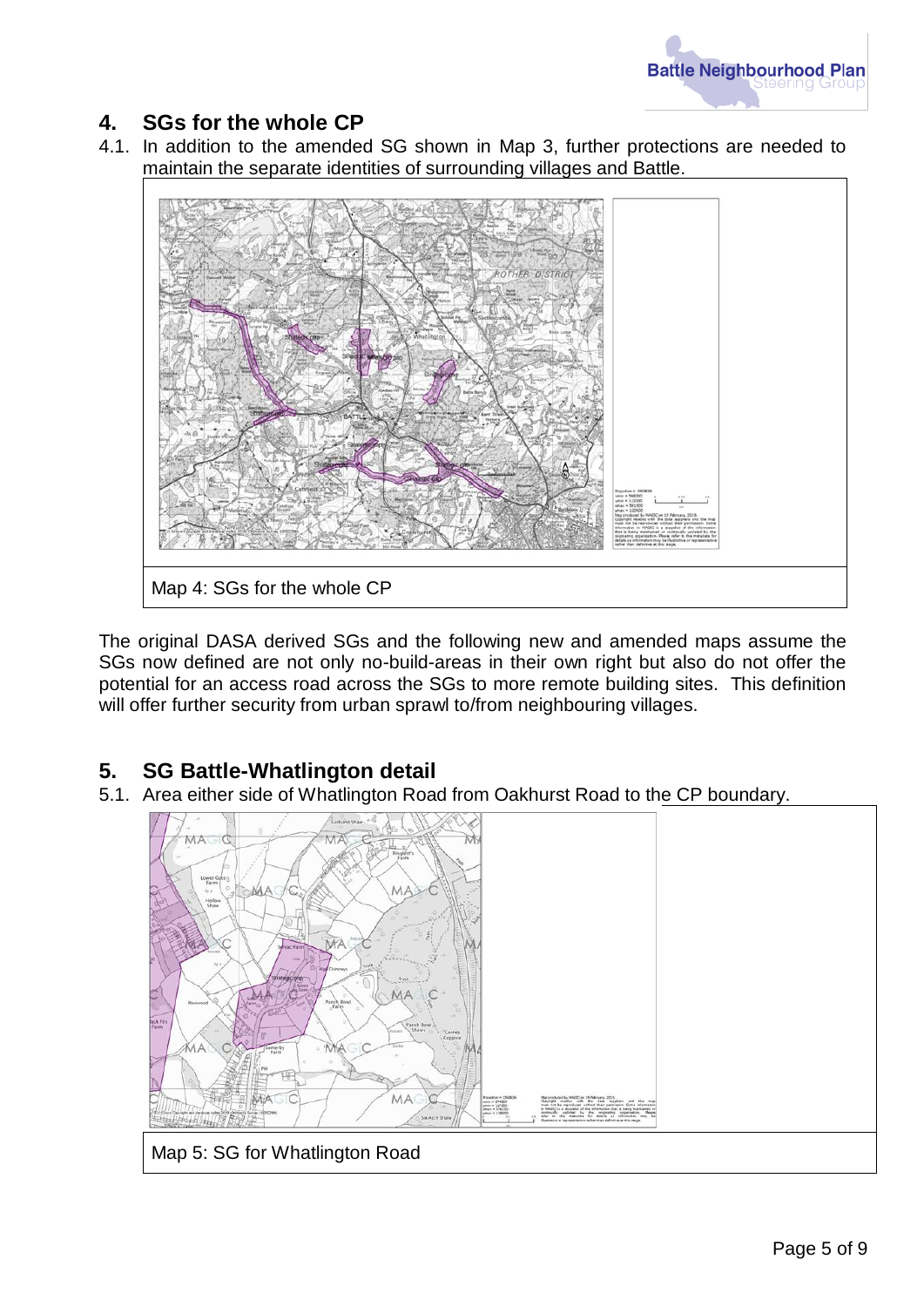

#### **6. SG Battle-Mountfield detail**

6.1. Area either side of A2100 north of Lilly Bank Farm on west side and north of Virgins Lane on east side north to CP boundary.



### **7. SG Battle-Netherfield (1) detail**

7.1. See Battle Treater from the Collection of the Colf Club to Kerry Farm.

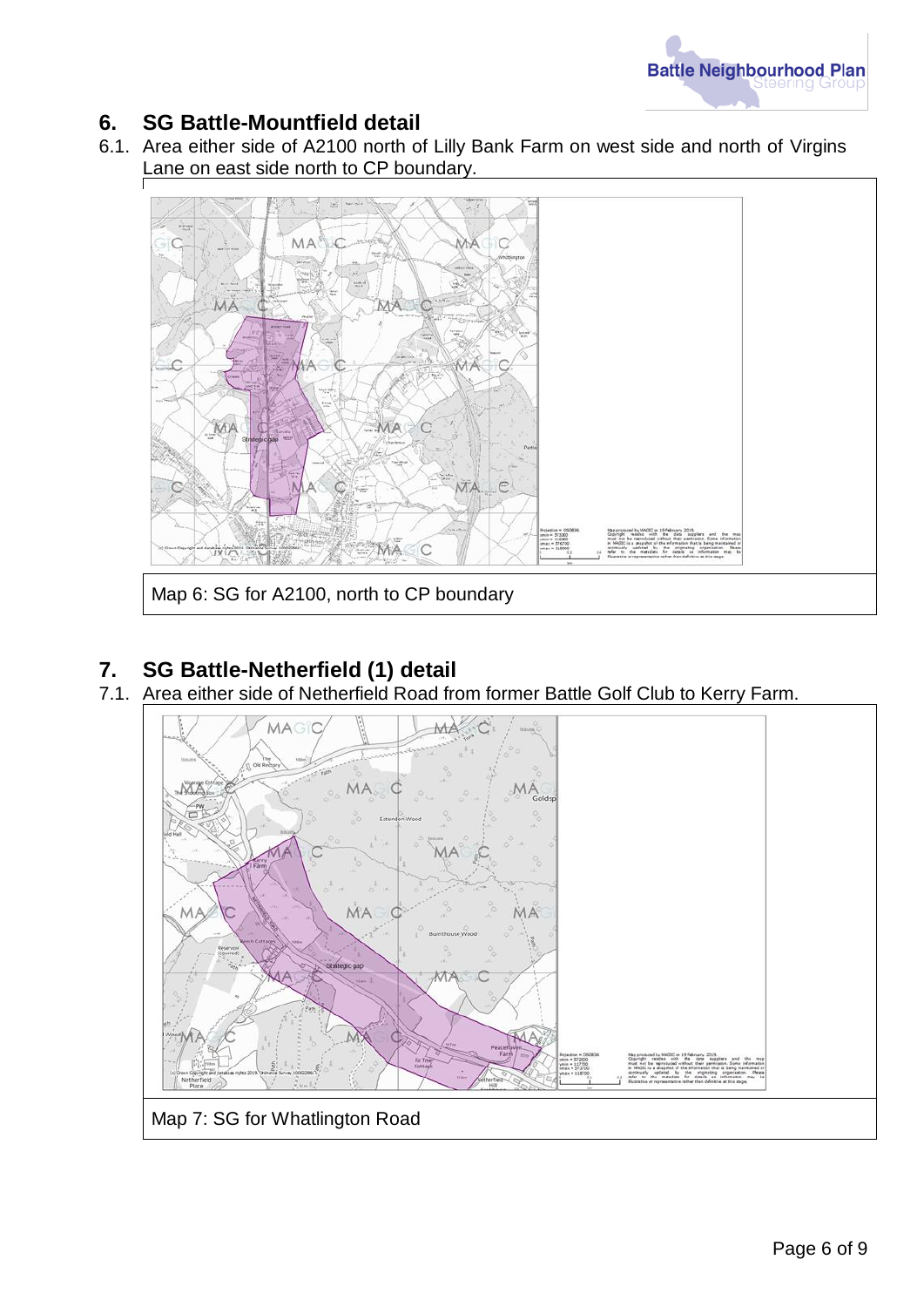

#### **8. SG Battle – Catsfield – Crowhurst detail**

8.1. Area either side of North Trade Road towards Littlewoods starting at the Whitelands, North Trade Road to CP boundary.



# **9. SG Battle-Catsfield (2) detail**

9.1. Either side of Powdermill Lane B2095 from the CP boundary (Beggars Roost) to the

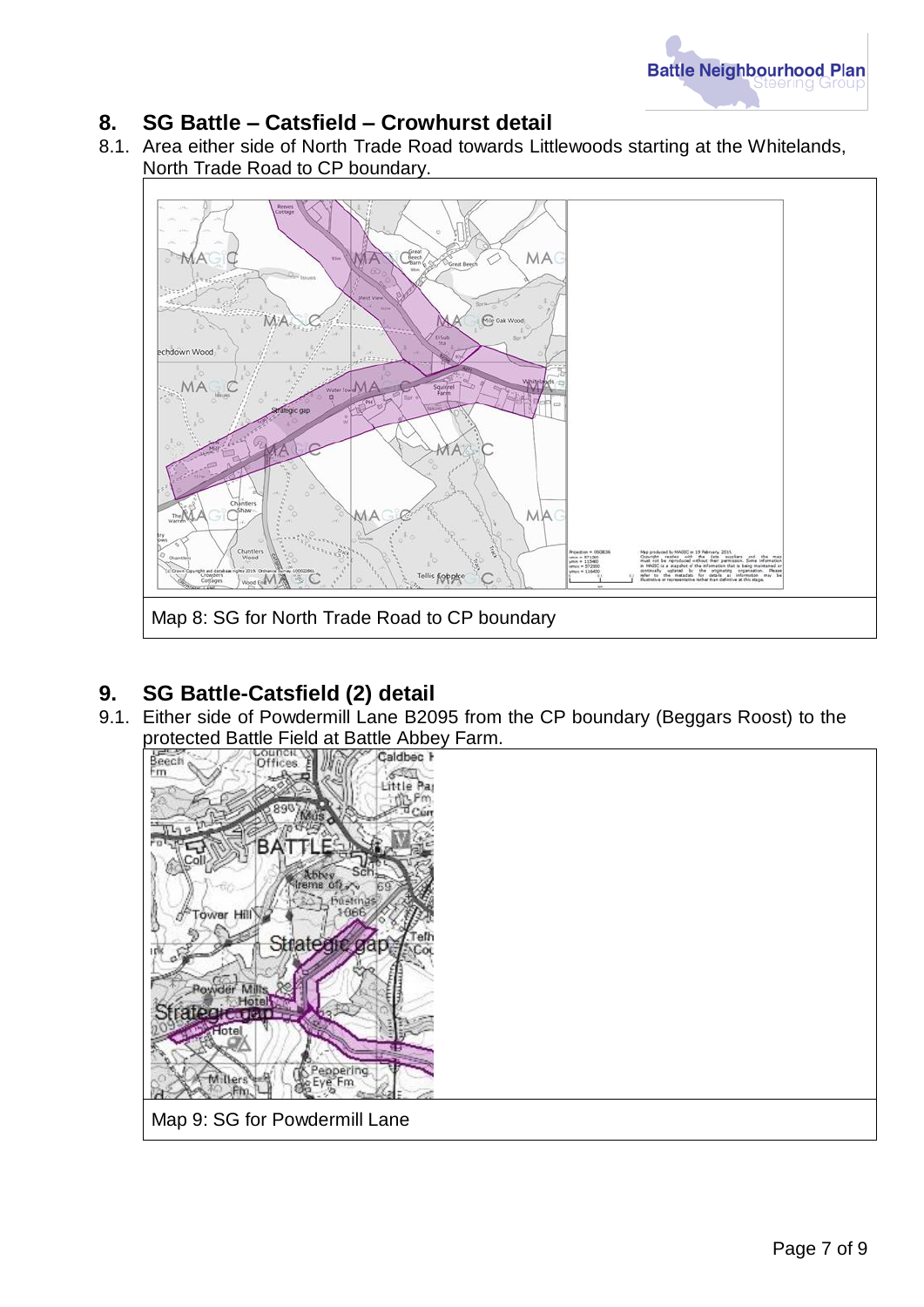

#### **10. SG Battle-Netherfield (2) detail**

10.1.Either side of the A2096 Kane Hythe Road from existing SG as shown on A271 to junction with Netherfield Road.



#### **11. SG Battle-Sedlescombe detail**

11.1.Marley Lane segment from 250 meters south of Great Wood Car Park to CP boundary before Junction with A21.

![](_page_7_Figure_6.jpeg)